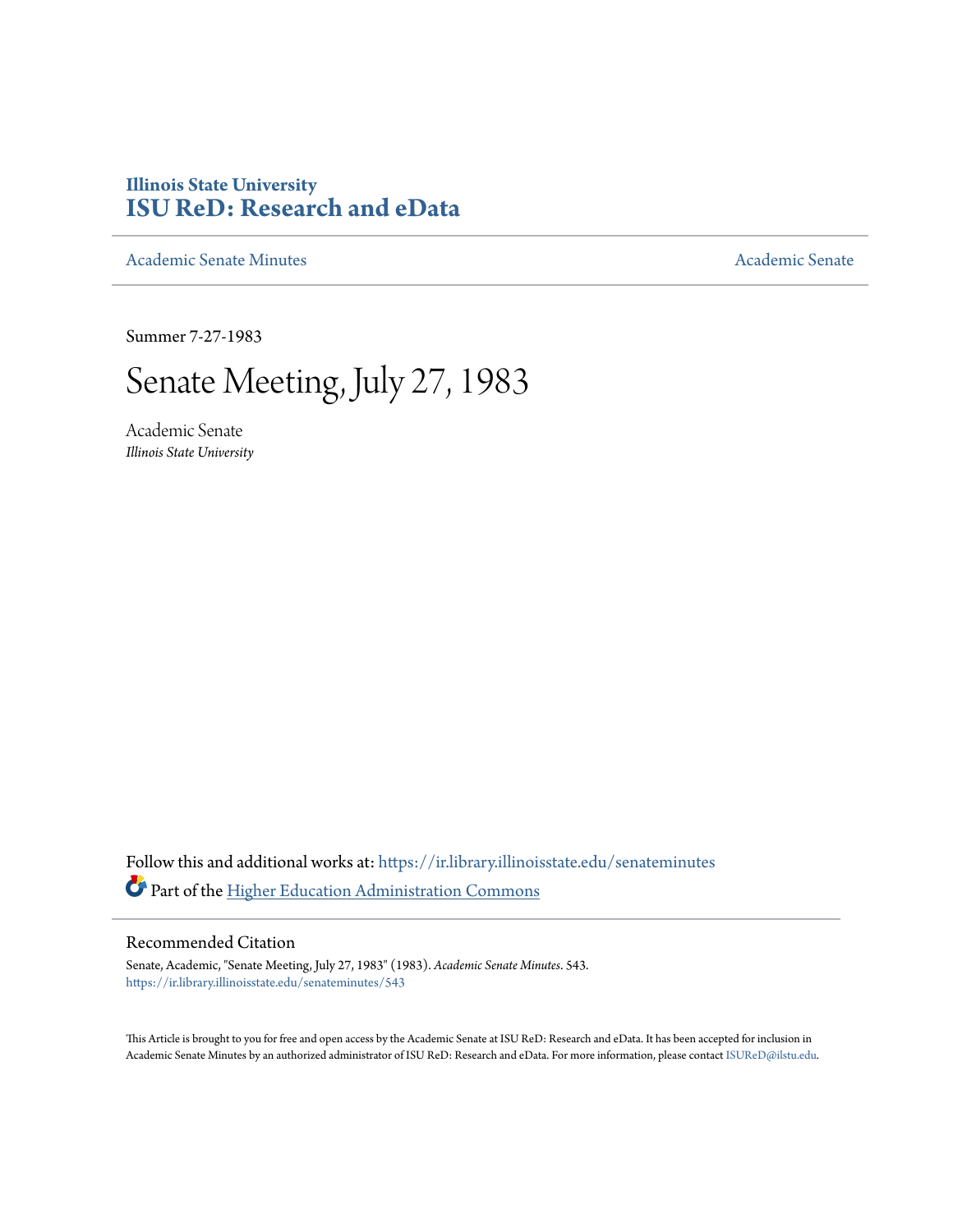# ACADEMIC SENATE MINUTES (not approved by the Academic Senate)

July 27, 1983 Volume XIV, No. 17

Contents

Call to Order

Roll Call

Approval of Minutes of June 15, 1983 Meeting

Chairperson's Remarks\*

Vice Chairperson's Remarks

Student Body President's Remarks

Administrators' Remarks

Committee Appointment

Student Center-Auditorium Programming Board Constitution (2.16.83.1)

Student Center-Auditorium Policy Board Constitution (2.16.83.2)

Committee Reports

Adjournment

\*Related materials in Appendix.

Meetings of the Academic Senate are open to members of the University community. Persons attending the meetings may participate in discussion with the consent of the Senate.

Persons desiring to bring items to the attention of the Senate may do so by contacting any member of the Senate.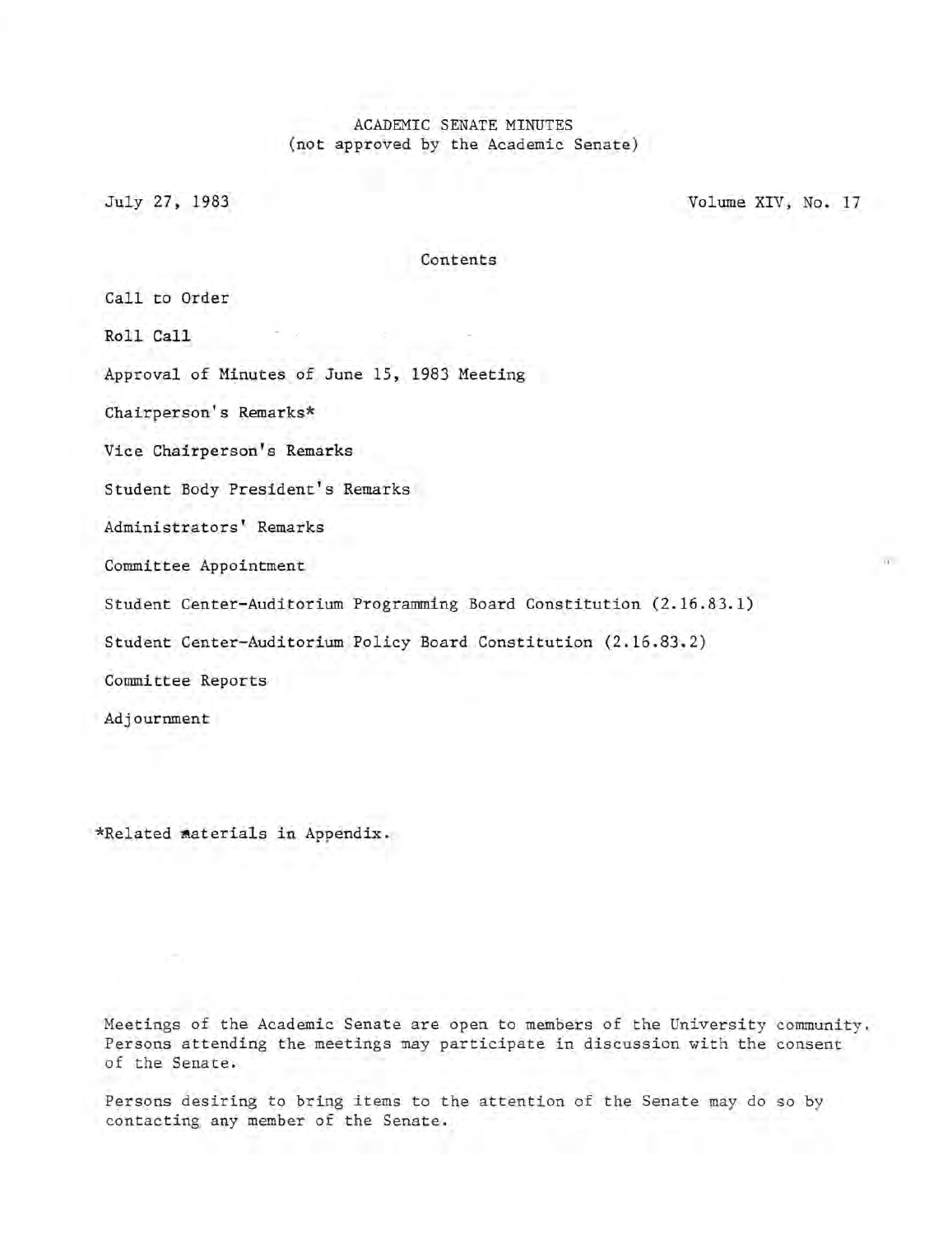# ACADEMIC SENATE MINUTES (not approved by the Academic Senate)

July 27, 1983 Volume XIV, No. 17

#### Call to Order

The meeting was called to order by Chairperson Ritt at 7:05 p.m.

Roll Call

. Secretary' Gowdy called the rolland announced that a quorum was present.

Approval of Minutes of June 15, 1983 Meeting

XIV-142 On a motion by Mr. Pontius (seconded by Mr. Friedhoff), the minutes of the June 15 meeting were approved on a voice vote.

# Chairperson's Remarks\*

Mr. Ritt reminded the members of the Senate that the August 17 meeting would be in the Old Main Room of the Student Center. He called attention to the schedule of meetings for January through June, 1984, attached to the July 20 Executive Committee minutes (schedule appended to these minutes).

Mr. Ritt then reported on the election of Professor Hibbert Roberts as the chairperson of the Faculty Advisory Board to the Illinois Board of Higher Education. This advisory board is not directly heard from very much, but our institution and public education in general are well served by the points of view expressed by members of this board.

Mr. Ritt noted for the record that during the last legislative session there was evidence of close cooperation between this university and the representatives from this area. This closeness has developed in the last five years.

## Vice Chairperson's Remarks

Mr. Quick was absent (he is out of the country).

# Student Body President's Remarks

Mr. Bedingfield reported that the Student Association is in the process of hiring three new attorneys for the Student Legal Services program. Many applications had been received. The selection process should be completed by next week. task force was looking at ways to amend the current program and alleviate future problems. Students, administrators, and people from the community had been looking at ways to deal with party issues and ways were being sought to make the Party Patrol more efficient.

Mr. Friedhoff expressed a concern with the practice of police being stationed at the edge of town when students come to school. He thought it would be more helpful if the police could be part of the welcoming process, rather than being in an adversarial role. Mr. Bedingfield said he would discuss this matter with Police Chief Lehr.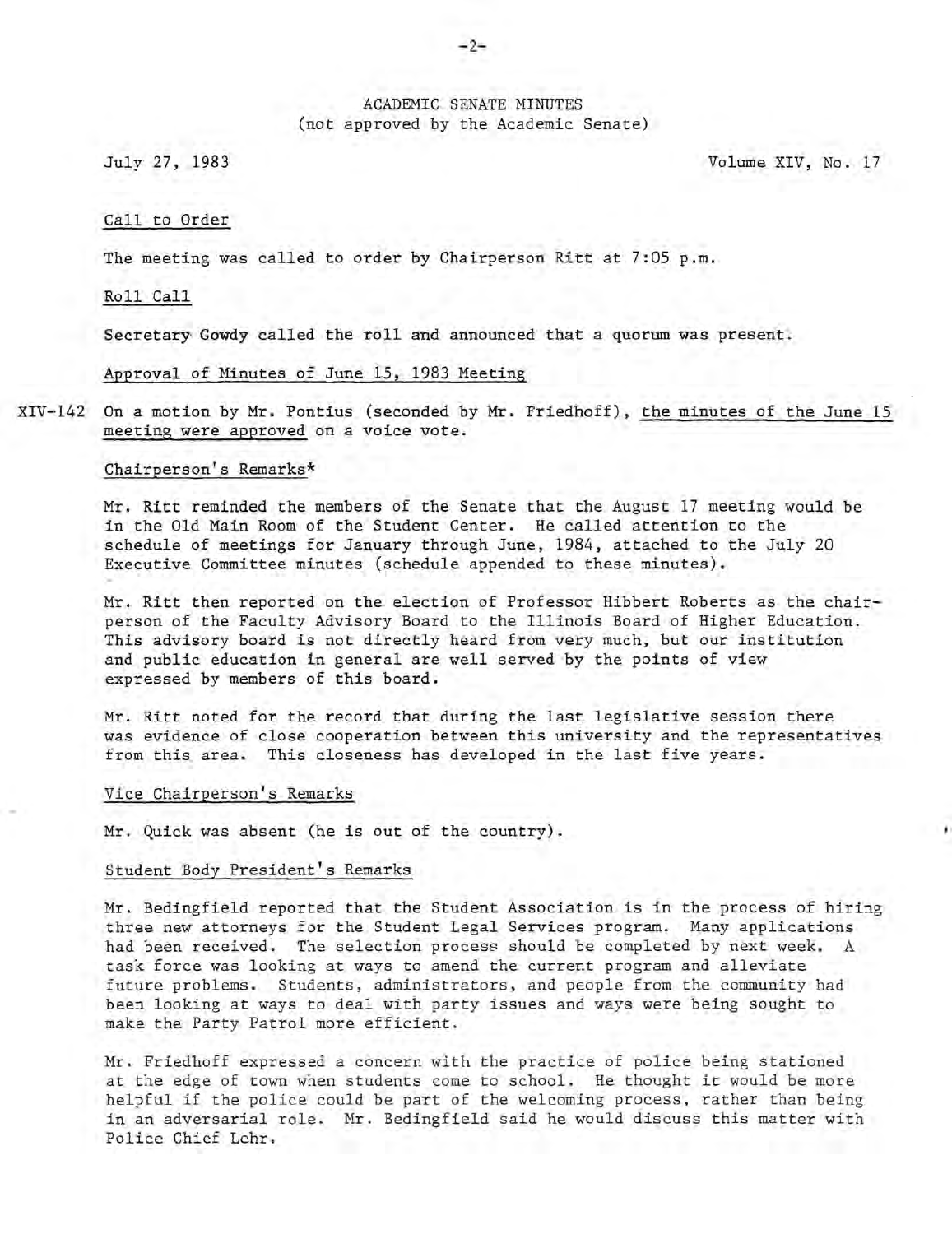# Administrators' Remarks

Mr. Watkins reported that the Governor had signed the appropriations bill quite promptly. The bill was not prepared for his signature until a week ago and was signed within two days. The operating budget for the university for FY-84 was \$69,943,100. Just under \$16 million was made up of income fund- generated by tuition. The Board of Regents approved a 10% tuition increase at the July meeting. It is hoped that the appropriation will remain in effect throughout the year. The budget allows for annualizing the 3% average salary increase from February '83 plus an additional 4.9% increase for those eligible. The increase for general costs will be 3%. Some ground was made up with \$620,000 in the equipment replacement fund. The money will not go into general budgets but will be kept and used by the Provost and college deans for use in academic equipment replacement. The deans are developing a priority list of major needs. If the proposed FY-85 NEPR is approved for equipment replacement, it will be possible to purchase the CAD-CAM equipment for Industrial Technology. The \$620,000 will not be used for that purpose.

Mr. Watkins then reported on the status of HB700 which would provide a separate governing board for 'Northern Illinois University (NIU). The final version did not contain an appropriation. Although the death of HB700 was prophesied at every level of the legislative process, it did not fail anywhere. Senate sponsor Jack Schaffer, during the last 48 hours of the legislative session, did not think he had 30 votes needed for passage in the Senate, so he did not call the bill. The whole matter is of some consequence to ISU. The bill is still alive. It could be called in the veto session and passed by a simple majority, or it could be put on the calendar next spring. If it does pass, the best thing for ISU would be to have its own separate board.

Mr. Watkins then reported on a matter which should be of concern to the Senate when it considers the university writing exam business item in the next few months. At the July meeting of the Illinois Board of Higher Education (IBHE) another report (the third since 1977) was made regarding remedial programs in higher education. In 1977 the IBHE, in responding to a State Senate resolution, passed resolutions regarding remedial efforts at state colleges and universities. Such courses should be limited to special assistance programs, with non-degree credit. Special assistance programs were all right (i.e., HPS and the federally funded Special Services for Disadvantaged Students program). Remedial programs were not all right. In post-secondary education, community colleges should respond to remedial needs. In 1979 the IBHE reiterated this point of view and remediation credit was reduced. The Board called for a report on July 1, 1983, to measure various institutions against IBHE standards. There had been general compliance, except for an increase of remediation and an inability to phase it out in public universities. In light of the IBHE position, what do we do with a junior who is doing quite nicely but fails the writing examination? If a remedial program is the answer, that program will come out of the hides of all of us. Sooner or later we will have funds deducted by the IBHE by a formula based on the number of credit hours of students in such a program. The IBHE would not consider funding remedial work for someone at the junior level justifiable.

Mr. Pontius questioned whether the definition of remedial work was to make up high school deficiencies and suggested that a junior writing program would not be doing this. Mr. Watkins reiterated the IBHE position and stated that we had been fortunate to keep the HPS and SSDS programs.

Mr. Plummer said that before the faculty executive session where the report of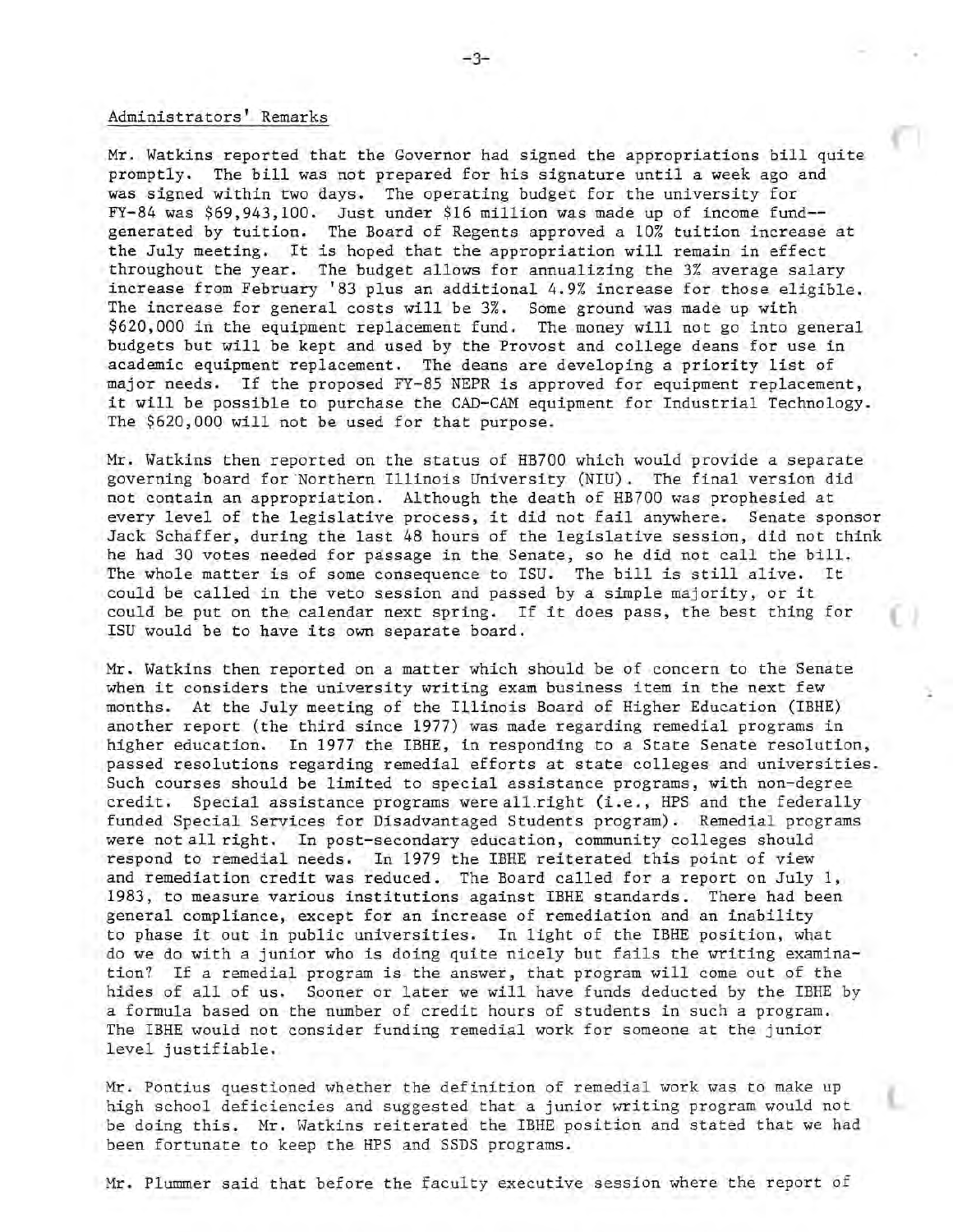salary increases was received last week, no one was aware on the part of this body of the separate process going on for affirmative action adjustments. There was \$10,000 for seven people. He was not aware the URC (University Review Committee) knew about this situation, but such reviews were a major concern of the URC. He felt this separate process was setting a dangerous precedent. Mr. Watkins said it has always been known that the university must make affirmative action equity adjustments or pay a great deal more in terms of legal fees. This is done each year. The affirmative action equity adjustments have been authorized through procedures previously set up. Salaries are regularly adjusted and appear in the Board (of Regents) report. Mr. Plummer pointed out it was not on the report given to the faculty members of the Senate. Mr. Tuttle asked if the \$10,000 came out of the scheduled 4.9% raise money. Mr. Watkins said the \$10,000 was set aside by the Needs and Priorities Committee. In response to another question, Mr. Harden said the regression analysis formula was not used because the population was not big enough on a departmental basis. Mr. Plummer said there was no precedent for doing this outside the system. It was done by department chairpersons and affirmative action officers and with no knowledge of this body. Mr. Friedhoff asked if the need was determined and money found or was money found first and needs met based on that amount? Mr. Watkins said we did what we could with the amount of money (\$10,000) we had. Adjustments were based on seniority--continuous employment. Mr. Eimermann wondered how this situation could occur in the first place. If the system is working correctly, based on merit ratings, then inequities should not be occurring. He would hope the Affirmative Action Office would try to get to the root of the problem rather than continuing to treat it every year.

Mr. Rosenbaum asked Mr. Watkins why NIU was so successful in its efforts to get a separate board. Mr. Watkins said he had never seen evidence NIU has been inadequately considered by our Board of Regents. It gets very sympathetic treatment. He said the universities will be moving into an era where staff work will be very important. He wondered whether NIU is prepared to support internally a staff for putting together reports, studies, etc., for agencies requesting them. He did not know what advantage NIU saw. Senator Schaffer was a passionate supporter who called in all his legislative debts. Many legislators took the attitude "What's the difference, it won't cost any more." If the bill passes, it would be difficult to make a case for continued support of the BOR, and its staff, as it now exists. If this trend continues, the various boards will be nothing more than advisory committees to the IBHE, which would become a superboard.

Mr. Watkins reported that on June 30 Senator Maitland was able to have two capital projects restored to ISU's appropriation **--** \$1.8 million for steam lines and \$3.5 million for the remodeling of Cook Hall for use by the music department. The capital appropriation bill has not yet been signed by the governor, but it probably will be. It was gratifying that Senator Maitland had pulled off a real coup for ISU. Our area legislators can get things done.

Mr. Gamsky reported that food service in the student center (1857 Room, Crock and Roll, catering, vending) was now under contract to the DAKA (Dining and Kitchen Administration) Corporation. DAKA serves many other educational institutions (Wisconsin, Harvard Law School, etc.) plus a hundred hospitals and corporations. Kevin Hayes is the DAKA manager. A Dairy Queen operation is expected to be in operation by the time school begins. As with all the other operations in the Student Center, the university receives a cut of the gross receipts.

Mr. Friedhoff asked if it is possible that the bookstore in the Student Center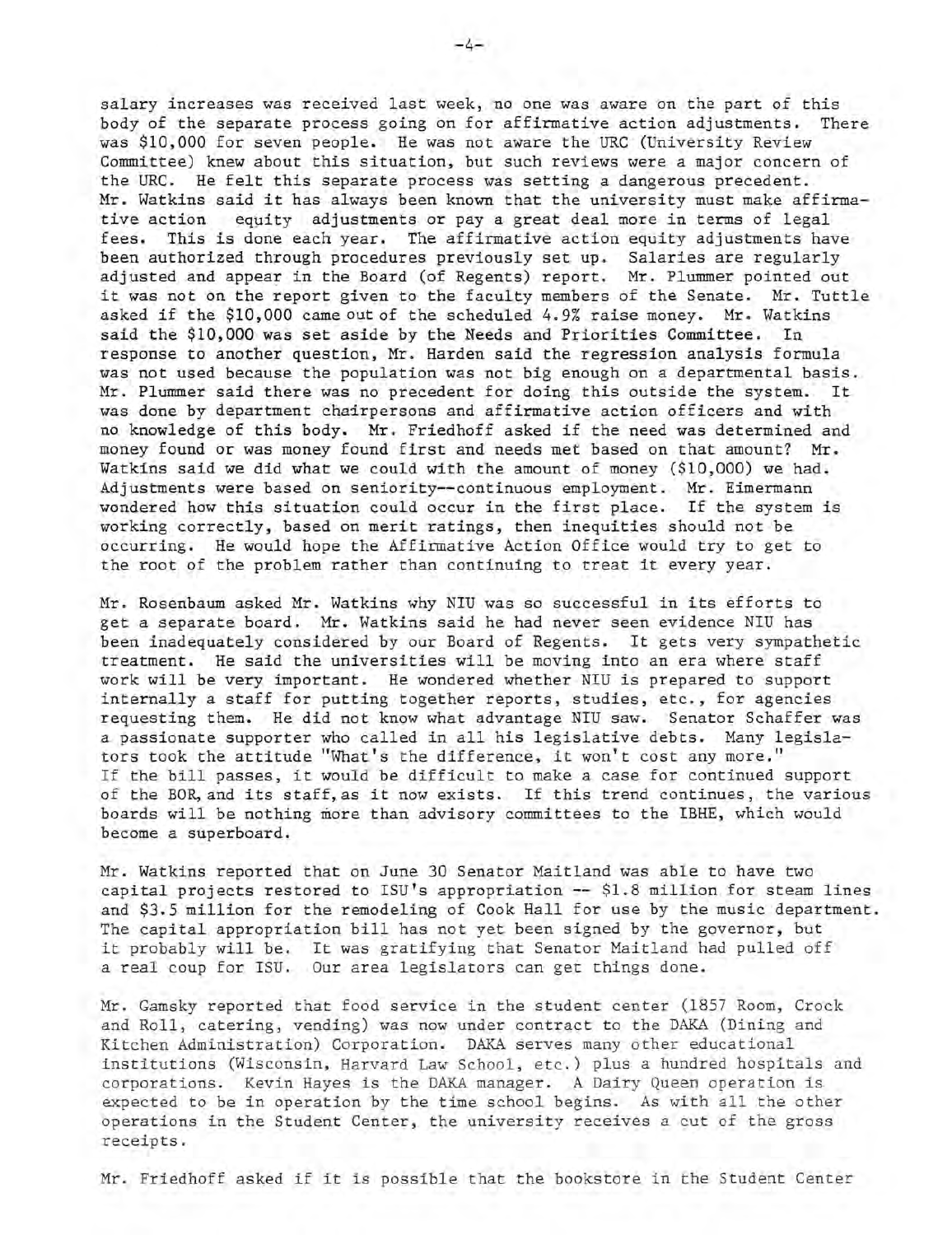could have any influence on ordering books **--** i.e., influence the length of time a book is used **--** or anything like that for fear that if the business loses money the university will lose money? Mr. Gamsky said that would not be the case. The Student Center Bookstore cannot be shown any preference. All the book lists are given to all the store in the community. There is no pressure for faculty to use the same textbook for a given course. All the business enterprises in the Student Center make or break it on their own, without any assistance from the University. From some of the businesses the university receives a guaranteed amount plus a percentage of the gross income.

#### Action Item

#### Committee Appointment

Mr. Pontius, Rules Committee Chairperson, noted that at the June 15 meeting, the name of J. William Ruyle, Department of Theatre, was inadvertently omitted XIV-143 from the external committee appointments. He, therefore, moved that Dr. Ruyle be appointed to the University Curriculum Committee to complete a 1985 term. The motion was seconded by Mr. Tuttle and passed on a voice vote.

# Information Items

# Student Center-Auditorium Programming Board Constitution (2.16.83.1)

Mr. Pontius presented this business item for discussion. He reminded the members that the Senate had approved the division of the Student Center-Auditorium Board into a policy board and a programming board contingent upon approval of constitutions for each board before the beginning of the fall semester. The constitutions were considered last spring by the Student Affairs Committee and then sent to the Rules Committee. Sherry Young, current Student Center-Auditorium Board Chairperson, and Marty McKenzie, a member of the Board, were present to answer questions.

Mr. Hobbs asked why it was not specified that one of the faculty members on the proposed programming board be from the College of Fine Arts as was now specified in the current board in order to provide some sort of liaison between the board and the College of Fine Arts. Ms. Young pointed out the Senate was responsible for selecting the faculty members.

Mr. Mohr asked what were benefits of this separation? Ms. Young responded that goals and functions are different. Policy matters haven't had as much attention as was felt to be needed. With separate boards, more work could be done on each board. The separation had been a recommendation of the task force that reviewed the whole Student Center operation.

Mr. Eimermann asked if the program board sponsored programs or advised some administrative person who provided programs. The board sponsors the programs and does all the work. Funds come from student fees. The board decides what programs to offer. Fees are allocated to certain programming committees within the board (i.e. Rock and Roll, Video); the Board does decide which programs to sponsor. Martin Jackson, Associate Director of the Bone Student Center, who serves as staff for the board, was asked about determination of funding. Parameters are established by the Fee Board. Mr. Gamsky said a detailed program accounting statement goes before a series of boards. These boards are controlled by students who exercise policies for fiscal guidelines.

Mr. Eimermann asked if the board had the right to charge for programs and if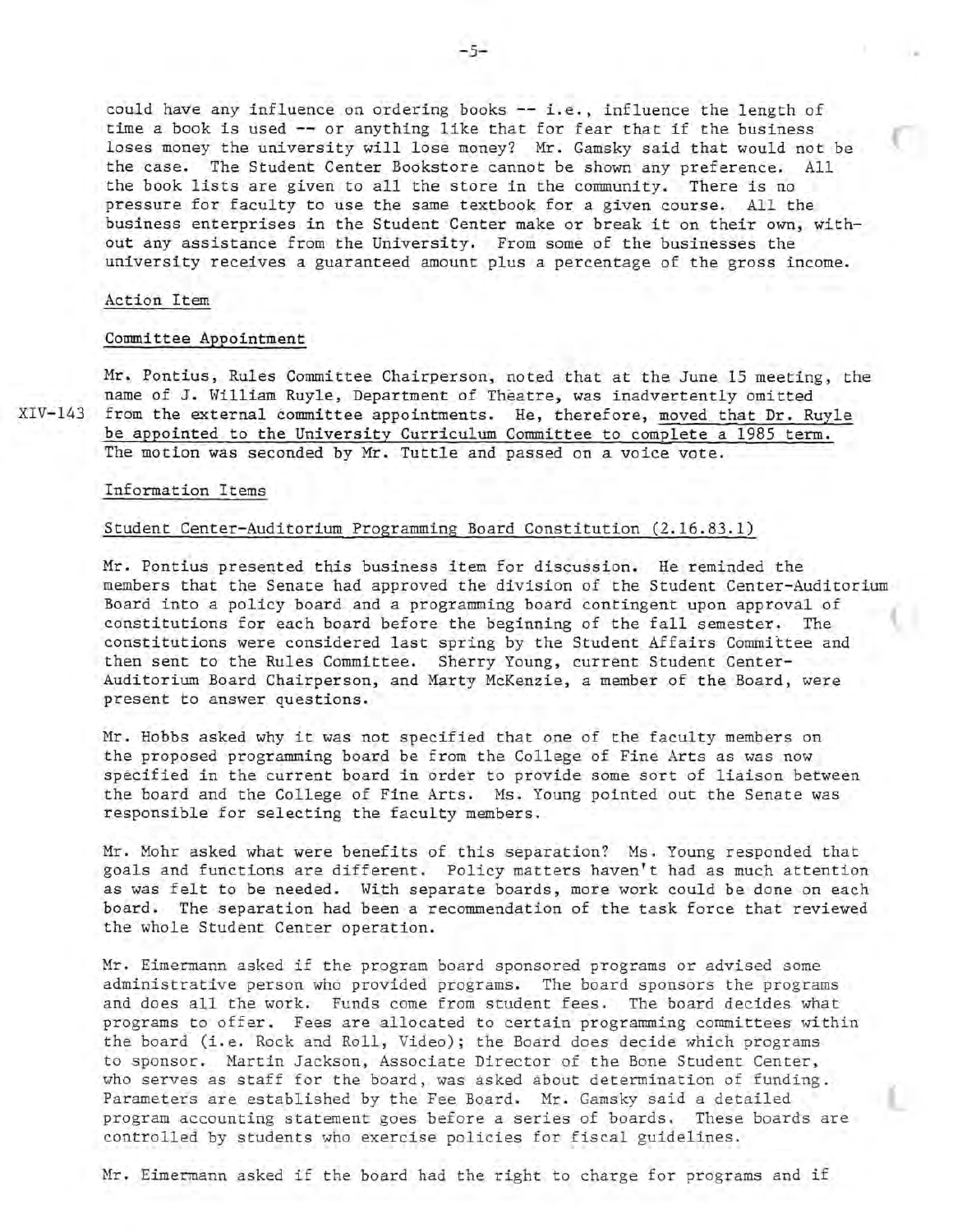user fee money is used to generate additional money? Admission charges go back into the fund for more programs. Mr. Eimermann suggested it would be good to clarify those points within the document itself.

Mr. Pritner wondered how educational and cultural concerns as articulated in the purpose statement are addressed in the programming function. It was his opinion that the educational and cultural level of the programming had substantially diminished. He wondered how this could be addressed. Ms. Young said it was felt that a program such as the Film Society was educational, bringing in avant-garde films; music could be considered educational if it was something new to the listener. Programs are educational for people going to them; serving on the board was educational for students on the board.

Mr. Tuttle asked why nine (9) members were required for a quorum--it was usually a simple majority or a 3/4 majority. With 15 members on the board, why was nine selected as a quorum? Ms. Young said they wanted something more than a simple majority.

Ms. Crafts said it would be helpful to her to have a brief introductory statement which described the relationships among the various boards involved, something short, brief, and to the point to show checks and balances.

Under the statement of purpose, Mr. Rosenbaum asked what does the sentence, "In addition, this Board will enable students to gain first- hand experience in areas not provided for in a classroom situation," add? Ms. Young said it was an important part because students do their own programming, make judgements, and gain first-hand experience through contacting and contracting.

### Student Center-Auditorium Policy Board Constitution (2.16.83.2)

Mr. Eimermann asked if the nature of the policy board was advisory to the director, why it would be necessary to have a fiscal agent. Mr. McKenzie said although the Board had not budgeted for any amount for the coming year there might be administrative costs for gaining information by surveys, for travel, or mailing costs. If funds were allocated through the fee board there would be need for a fiscal agent.

Mr. Mohr voiced concerns about the extent people putting on programs would be affected by rules and procedures developed by the policy committee. Would the policy board operate in a vacuum, perhaps insensitive to real problems? Would they get any students to serve on the policy board?

Mr. McKenzie said the problem historically had been that students did not have adequate time to devote both to program and policy functions. With the many recent changes in the student center it was important that policies be given proper attention. A policy board as a separate entity could give such attention.

Mr. Ritt noted that the Senate had already approved the separation of the two groups. The issue now before the Senate was the acceptability of the constitutions.

Mr. Friedhoff noted that under the section on officers, the vice chairperson was a representative of the board at meetings of the Student Center-Auditorium Programming Board. It was determined the statement should read: University Programming Board.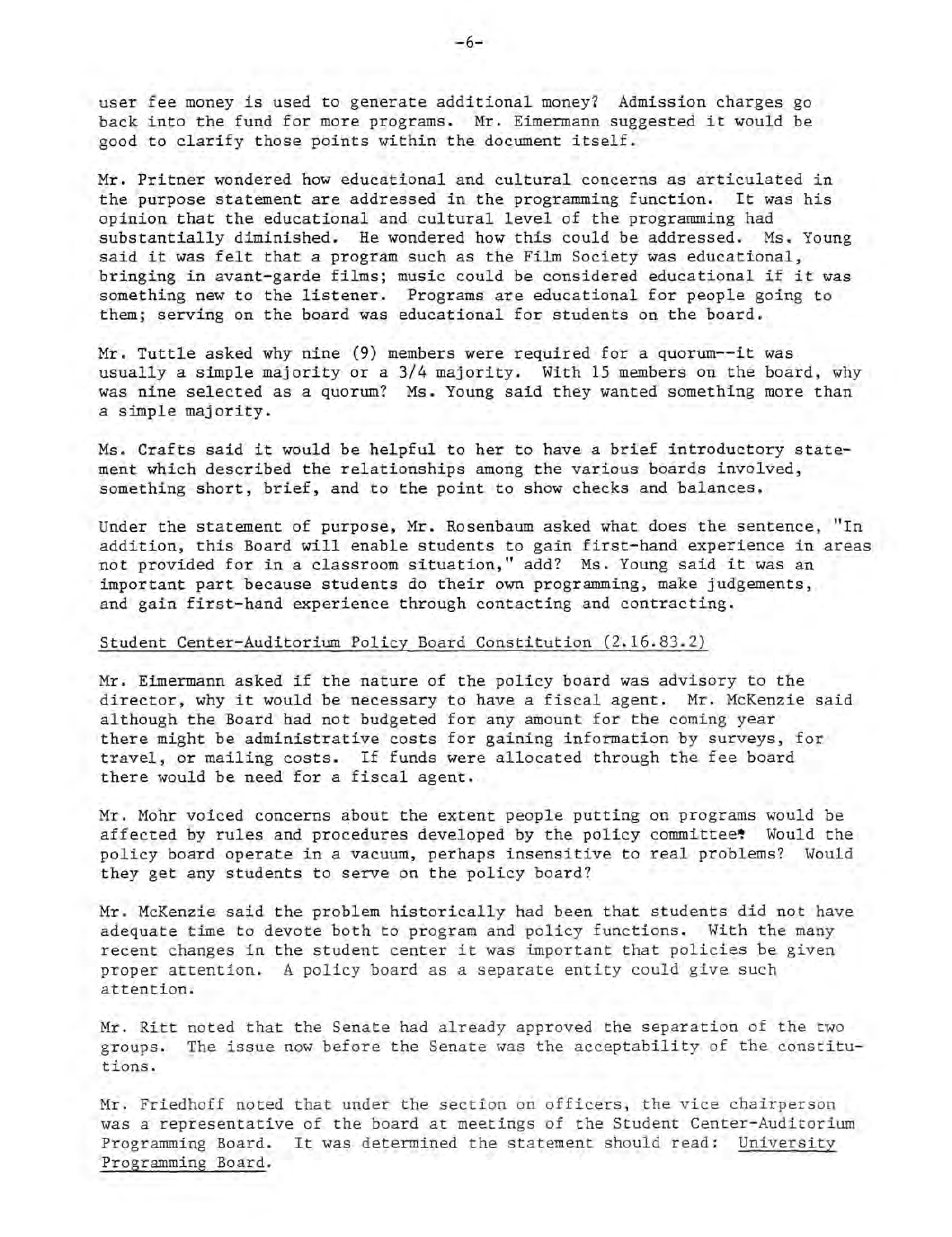Mr. Parr asked for examples of things the board would give advice about. Among those cited were user fees for meeting rooms, hours of the center, costs of items sold, the aesthetics of the building.

Mr. Pritner asked what would be the appropriate avenue for his concern for what he viewed as an erosion of relationship between academic concerns and entertainment functions provided by student fees. Where does such a channel lie?

Mr. Ritt said it would be appropriate to express concerns to the Rules Committee with suggestions for things to be included. If not taken care of there, the Senator could offer an amendment or oppose the adoption of the constitutions in debate. Questions of a general nature should be referred to the Executive Committee and an appropriate committee could be chosen to study the matter.

Mr. Ritt said it would be helpful fo the functioning of the Senate if those who could foresee presentation of amendments would submit such amendments in writing to the appropriate committee before the matter comes for action.

### Committee Reports

Joint University Advisory Committee. Mr. Eimermann said a great deal of time was spent during the July meeting concerning salary raises. There was a question of uniformity among the schools and the extent to which reporting systems kept salaries within guidelines. Faculty salary increases at most public colleges were relative to the 10% tuition increase except those at the University of Illinois. While the 10% tuition increase was lower than it might have been (without a tax increase) JUAC expressed concern that any increase does amount to a limitation of accessibility to public education.

They also discussed implications of collective bargaining bills and will collect information about those considerations. There is a great deal of ambiguity in the bills. The Illinois Labor Commission will have to wrestle with these questions and set up ground rules.

The retirement system is budgeted for 62% of gross payout. This amount represents a slight payback, but \$200 million would be needed to pay back the system. Health care for the coming year will be almost the same. A new life insurance company, Fort Dearborn, began' coverage July 1, 1983. Fort Dearborn is a subsidiary of Blue Cross/Blue Shield.

The Board study on quality education has yet to take form. One of the JUAC emphases will be to stress what salaries, research, and teaching loads have to do with quality education.

## Adjournment

XIV-144 On a motion by Mr. Carmody (seconded by Mr. Tuttle) the meeting adjourned at 8:45 p.m.

For the Academic Senate,

Laura E. Gowdy, Secretary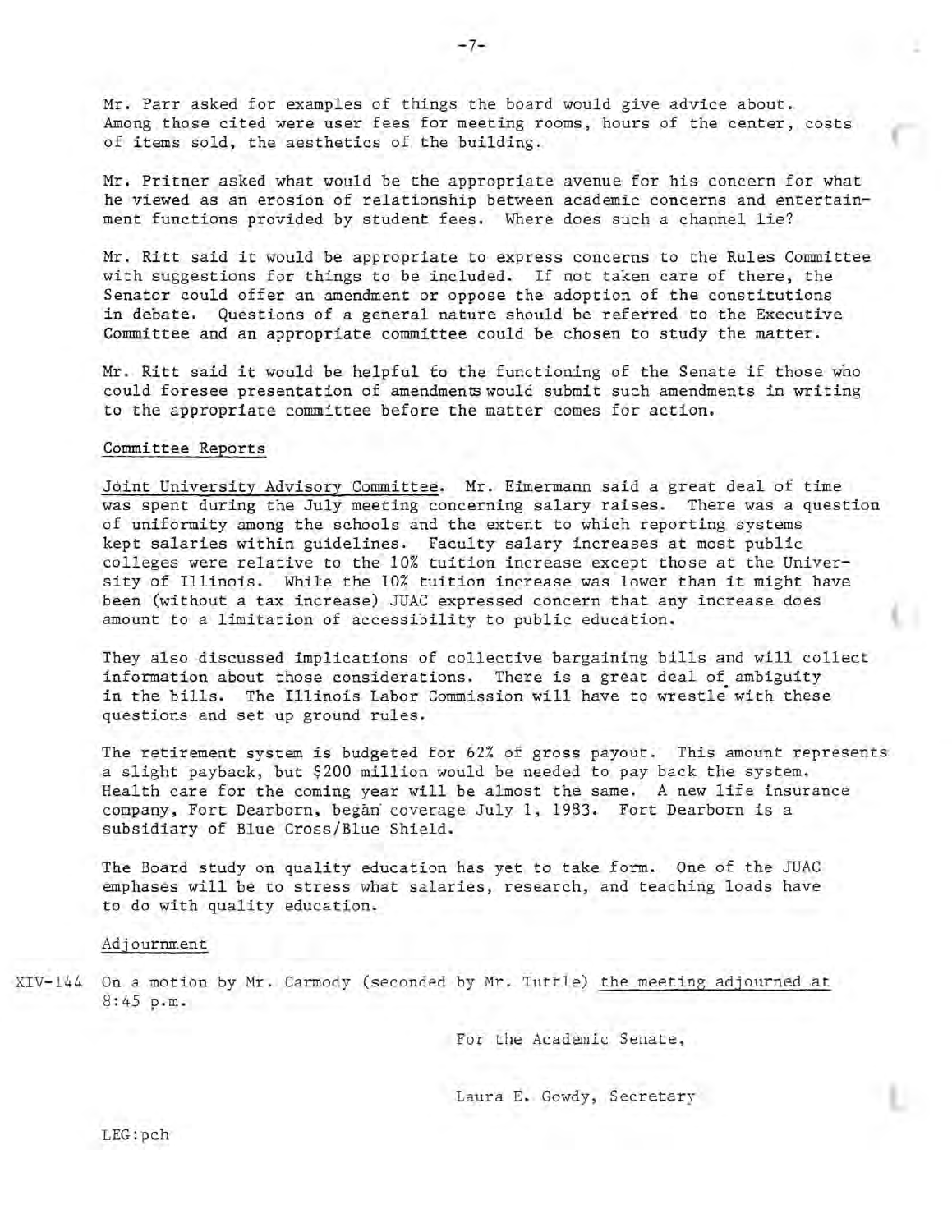$-8$  $-$ 

**Date:** July 27, 1983Velume No: XIV No. 17

| ATTEN-<br>Monon<br>Motion<br>Motion<br>Motion<br>Motion<br>Motion<br>NAME<br>Motion<br>Motion   Y<br>#<br>×<br>#<br>#<br>#<br>#<br>#<br>No.<br>DANCE<br><i>albach</i><br>142<br>excused<br>$\mathbf{x}$<br>143<br>x <sup>1</sup><br>Batsche<br>excused<br>144<br>x<br>Bedingfield<br>$P$ .<br>excused<br>Bowen<br>Ρ<br>Cakora<br>P<br>Carmody<br>$\overline{P}$<br>Crafts<br>Ρ<br>$\bullet$<br>Eimermann<br>H.<br>A<br>Fese<br>Ш<br>P<br>Friedhoff<br>Ш<br>$\mathbf{P}$<br>Gamsky<br>H<br>Gerkin<br>excused<br>11.<br>Gowdy<br>P<br>$\rm \bar{P}$<br>H<br>Harden ·<br>$\mathbf{H}$<br>P<br><b>Hobbs</b><br>11<br>Houghton<br>$\mathbf{P}$<br>11<br>excused<br>$\mathcal{A}$<br>Ħ<br>Livesay<br>lexcused<br>$\, {\bf p}$<br>Ħ<br>٠<br>e.<br>i١١<br>A<br>Lowe.<br>٠<br>111<br>P<br>×<br>H<br>$\, {\bf P}$<br>$\, {\bf p}$<br>Ħ<br>P<br>Ħ.<br>,hr<br>$\mathbf{  }$<br>Olsen<br>excused<br>$\bullet$<br>$\bullet$<br>${\tt P}$<br>$\mathbf{H}$<br>Parr<br>н<br>$\Delta$<br>$\vert \vert$<br>Δ<br>H<br>Piland<br>excused<br>P<br>   <br>Plummer<br>P<br>Ħ<br>Pontius<br>$\, {\bf P}$<br>$\Box$<br>11  <br>excused<br>$\vert \vert$<br>Quick<br>Ш<br>Ħ<br>excused<br>Шł<br>!!!<br>$\overline{P}$<br>$\overline{p}$<br>11<br>, ,<br>excused<br>$^{\prime\prime}$<br>$\mathbf{1}$<br>${\tt P}$<br>111<br>$\Box$<br>11 1<br>excused<br>$\, {\bf p}$<br>$\mathbf{1}$<br>$\vert \vert$<br>$\, {\bf p}$<br>tτ<br>111<br>A<br>$\mathbb{H}$<br>$\, {\bf p}$<br>11.1<br>$\left  \cdot \right $<br>$\mathbf{P}$<br>ïΠ<br>1 <sub>1</sub><br>excused<br>111<br>$\Lambda$<br>$\, {\bf P}$<br>$\mathbb{N}$<br>11:<br>"indhorn<br>$\left  \cdot \right $<br>$\mathbf{A}$<br>$\{ \}$<br>Ŧ<br>$\frac{1}{2}$<br>excused<br>voodson<br>11.1<br>Ш<br>Ш | ٠         |  |  | <b>IVOICE VOTE</b> |  |  |  |  |              |
|------------------------------------------------------------------------------------------------------------------------------------------------------------------------------------------------------------------------------------------------------------------------------------------------------------------------------------------------------------------------------------------------------------------------------------------------------------------------------------------------------------------------------------------------------------------------------------------------------------------------------------------------------------------------------------------------------------------------------------------------------------------------------------------------------------------------------------------------------------------------------------------------------------------------------------------------------------------------------------------------------------------------------------------------------------------------------------------------------------------------------------------------------------------------------------------------------------------------------------------------------------------------------------------------------------------------------------------------------------------------------------------------------------------------------------------------------------------------------------------------------------------------------------------------------------------------------------------------------------------------------------------------------------------------------------------------------------------------------|-----------|--|--|--------------------|--|--|--|--|--------------|
|                                                                                                                                                                                                                                                                                                                                                                                                                                                                                                                                                                                                                                                                                                                                                                                                                                                                                                                                                                                                                                                                                                                                                                                                                                                                                                                                                                                                                                                                                                                                                                                                                                                                                                                              |           |  |  |                    |  |  |  |  | $\mathbf{1}$ |
|                                                                                                                                                                                                                                                                                                                                                                                                                                                                                                                                                                                                                                                                                                                                                                                                                                                                                                                                                                                                                                                                                                                                                                                                                                                                                                                                                                                                                                                                                                                                                                                                                                                                                                                              |           |  |  |                    |  |  |  |  |              |
|                                                                                                                                                                                                                                                                                                                                                                                                                                                                                                                                                                                                                                                                                                                                                                                                                                                                                                                                                                                                                                                                                                                                                                                                                                                                                                                                                                                                                                                                                                                                                                                                                                                                                                                              |           |  |  |                    |  |  |  |  |              |
|                                                                                                                                                                                                                                                                                                                                                                                                                                                                                                                                                                                                                                                                                                                                                                                                                                                                                                                                                                                                                                                                                                                                                                                                                                                                                                                                                                                                                                                                                                                                                                                                                                                                                                                              |           |  |  |                    |  |  |  |  |              |
|                                                                                                                                                                                                                                                                                                                                                                                                                                                                                                                                                                                                                                                                                                                                                                                                                                                                                                                                                                                                                                                                                                                                                                                                                                                                                                                                                                                                                                                                                                                                                                                                                                                                                                                              |           |  |  |                    |  |  |  |  |              |
|                                                                                                                                                                                                                                                                                                                                                                                                                                                                                                                                                                                                                                                                                                                                                                                                                                                                                                                                                                                                                                                                                                                                                                                                                                                                                                                                                                                                                                                                                                                                                                                                                                                                                                                              |           |  |  |                    |  |  |  |  |              |
|                                                                                                                                                                                                                                                                                                                                                                                                                                                                                                                                                                                                                                                                                                                                                                                                                                                                                                                                                                                                                                                                                                                                                                                                                                                                                                                                                                                                                                                                                                                                                                                                                                                                                                                              |           |  |  |                    |  |  |  |  |              |
|                                                                                                                                                                                                                                                                                                                                                                                                                                                                                                                                                                                                                                                                                                                                                                                                                                                                                                                                                                                                                                                                                                                                                                                                                                                                                                                                                                                                                                                                                                                                                                                                                                                                                                                              |           |  |  |                    |  |  |  |  |              |
|                                                                                                                                                                                                                                                                                                                                                                                                                                                                                                                                                                                                                                                                                                                                                                                                                                                                                                                                                                                                                                                                                                                                                                                                                                                                                                                                                                                                                                                                                                                                                                                                                                                                                                                              |           |  |  |                    |  |  |  |  |              |
|                                                                                                                                                                                                                                                                                                                                                                                                                                                                                                                                                                                                                                                                                                                                                                                                                                                                                                                                                                                                                                                                                                                                                                                                                                                                                                                                                                                                                                                                                                                                                                                                                                                                                                                              |           |  |  |                    |  |  |  |  |              |
|                                                                                                                                                                                                                                                                                                                                                                                                                                                                                                                                                                                                                                                                                                                                                                                                                                                                                                                                                                                                                                                                                                                                                                                                                                                                                                                                                                                                                                                                                                                                                                                                                                                                                                                              |           |  |  |                    |  |  |  |  |              |
|                                                                                                                                                                                                                                                                                                                                                                                                                                                                                                                                                                                                                                                                                                                                                                                                                                                                                                                                                                                                                                                                                                                                                                                                                                                                                                                                                                                                                                                                                                                                                                                                                                                                                                                              |           |  |  |                    |  |  |  |  |              |
|                                                                                                                                                                                                                                                                                                                                                                                                                                                                                                                                                                                                                                                                                                                                                                                                                                                                                                                                                                                                                                                                                                                                                                                                                                                                                                                                                                                                                                                                                                                                                                                                                                                                                                                              |           |  |  |                    |  |  |  |  |              |
|                                                                                                                                                                                                                                                                                                                                                                                                                                                                                                                                                                                                                                                                                                                                                                                                                                                                                                                                                                                                                                                                                                                                                                                                                                                                                                                                                                                                                                                                                                                                                                                                                                                                                                                              |           |  |  |                    |  |  |  |  |              |
|                                                                                                                                                                                                                                                                                                                                                                                                                                                                                                                                                                                                                                                                                                                                                                                                                                                                                                                                                                                                                                                                                                                                                                                                                                                                                                                                                                                                                                                                                                                                                                                                                                                                                                                              |           |  |  |                    |  |  |  |  |              |
|                                                                                                                                                                                                                                                                                                                                                                                                                                                                                                                                                                                                                                                                                                                                                                                                                                                                                                                                                                                                                                                                                                                                                                                                                                                                                                                                                                                                                                                                                                                                                                                                                                                                                                                              |           |  |  |                    |  |  |  |  |              |
|                                                                                                                                                                                                                                                                                                                                                                                                                                                                                                                                                                                                                                                                                                                                                                                                                                                                                                                                                                                                                                                                                                                                                                                                                                                                                                                                                                                                                                                                                                                                                                                                                                                                                                                              |           |  |  |                    |  |  |  |  |              |
|                                                                                                                                                                                                                                                                                                                                                                                                                                                                                                                                                                                                                                                                                                                                                                                                                                                                                                                                                                                                                                                                                                                                                                                                                                                                                                                                                                                                                                                                                                                                                                                                                                                                                                                              | Hugdahl   |  |  |                    |  |  |  |  |              |
|                                                                                                                                                                                                                                                                                                                                                                                                                                                                                                                                                                                                                                                                                                                                                                                                                                                                                                                                                                                                                                                                                                                                                                                                                                                                                                                                                                                                                                                                                                                                                                                                                                                                                                                              |           |  |  |                    |  |  |  |  |              |
|                                                                                                                                                                                                                                                                                                                                                                                                                                                                                                                                                                                                                                                                                                                                                                                                                                                                                                                                                                                                                                                                                                                                                                                                                                                                                                                                                                                                                                                                                                                                                                                                                                                                                                                              | Love11    |  |  |                    |  |  |  |  |              |
|                                                                                                                                                                                                                                                                                                                                                                                                                                                                                                                                                                                                                                                                                                                                                                                                                                                                                                                                                                                                                                                                                                                                                                                                                                                                                                                                                                                                                                                                                                                                                                                                                                                                                                                              |           |  |  |                    |  |  |  |  |              |
|                                                                                                                                                                                                                                                                                                                                                                                                                                                                                                                                                                                                                                                                                                                                                                                                                                                                                                                                                                                                                                                                                                                                                                                                                                                                                                                                                                                                                                                                                                                                                                                                                                                                                                                              | Luther    |  |  |                    |  |  |  |  |              |
|                                                                                                                                                                                                                                                                                                                                                                                                                                                                                                                                                                                                                                                                                                                                                                                                                                                                                                                                                                                                                                                                                                                                                                                                                                                                                                                                                                                                                                                                                                                                                                                                                                                                                                                              | McCracken |  |  |                    |  |  |  |  |              |
|                                                                                                                                                                                                                                                                                                                                                                                                                                                                                                                                                                                                                                                                                                                                                                                                                                                                                                                                                                                                                                                                                                                                                                                                                                                                                                                                                                                                                                                                                                                                                                                                                                                                                                                              | Miller    |  |  |                    |  |  |  |  |              |
|                                                                                                                                                                                                                                                                                                                                                                                                                                                                                                                                                                                                                                                                                                                                                                                                                                                                                                                                                                                                                                                                                                                                                                                                                                                                                                                                                                                                                                                                                                                                                                                                                                                                                                                              |           |  |  |                    |  |  |  |  |              |
|                                                                                                                                                                                                                                                                                                                                                                                                                                                                                                                                                                                                                                                                                                                                                                                                                                                                                                                                                                                                                                                                                                                                                                                                                                                                                                                                                                                                                                                                                                                                                                                                                                                                                                                              |           |  |  |                    |  |  |  |  |              |
|                                                                                                                                                                                                                                                                                                                                                                                                                                                                                                                                                                                                                                                                                                                                                                                                                                                                                                                                                                                                                                                                                                                                                                                                                                                                                                                                                                                                                                                                                                                                                                                                                                                                                                                              |           |  |  |                    |  |  |  |  |              |
|                                                                                                                                                                                                                                                                                                                                                                                                                                                                                                                                                                                                                                                                                                                                                                                                                                                                                                                                                                                                                                                                                                                                                                                                                                                                                                                                                                                                                                                                                                                                                                                                                                                                                                                              | Pazmino   |  |  |                    |  |  |  |  |              |
|                                                                                                                                                                                                                                                                                                                                                                                                                                                                                                                                                                                                                                                                                                                                                                                                                                                                                                                                                                                                                                                                                                                                                                                                                                                                                                                                                                                                                                                                                                                                                                                                                                                                                                                              | Phillips  |  |  |                    |  |  |  |  |              |
|                                                                                                                                                                                                                                                                                                                                                                                                                                                                                                                                                                                                                                                                                                                                                                                                                                                                                                                                                                                                                                                                                                                                                                                                                                                                                                                                                                                                                                                                                                                                                                                                                                                                                                                              |           |  |  |                    |  |  |  |  |              |
|                                                                                                                                                                                                                                                                                                                                                                                                                                                                                                                                                                                                                                                                                                                                                                                                                                                                                                                                                                                                                                                                                                                                                                                                                                                                                                                                                                                                                                                                                                                                                                                                                                                                                                                              |           |  |  |                    |  |  |  |  |              |
|                                                                                                                                                                                                                                                                                                                                                                                                                                                                                                                                                                                                                                                                                                                                                                                                                                                                                                                                                                                                                                                                                                                                                                                                                                                                                                                                                                                                                                                                                                                                                                                                                                                                                                                              |           |  |  |                    |  |  |  |  |              |
|                                                                                                                                                                                                                                                                                                                                                                                                                                                                                                                                                                                                                                                                                                                                                                                                                                                                                                                                                                                                                                                                                                                                                                                                                                                                                                                                                                                                                                                                                                                                                                                                                                                                                                                              | Pritner   |  |  |                    |  |  |  |  |              |
|                                                                                                                                                                                                                                                                                                                                                                                                                                                                                                                                                                                                                                                                                                                                                                                                                                                                                                                                                                                                                                                                                                                                                                                                                                                                                                                                                                                                                                                                                                                                                                                                                                                                                                                              |           |  |  |                    |  |  |  |  |              |
|                                                                                                                                                                                                                                                                                                                                                                                                                                                                                                                                                                                                                                                                                                                                                                                                                                                                                                                                                                                                                                                                                                                                                                                                                                                                                                                                                                                                                                                                                                                                                                                                                                                                                                                              | Reitan    |  |  |                    |  |  |  |  |              |
|                                                                                                                                                                                                                                                                                                                                                                                                                                                                                                                                                                                                                                                                                                                                                                                                                                                                                                                                                                                                                                                                                                                                                                                                                                                                                                                                                                                                                                                                                                                                                                                                                                                                                                                              | Ritt      |  |  |                    |  |  |  |  |              |
|                                                                                                                                                                                                                                                                                                                                                                                                                                                                                                                                                                                                                                                                                                                                                                                                                                                                                                                                                                                                                                                                                                                                                                                                                                                                                                                                                                                                                                                                                                                                                                                                                                                                                                                              | Rosenbaum |  |  |                    |  |  |  |  |              |
|                                                                                                                                                                                                                                                                                                                                                                                                                                                                                                                                                                                                                                                                                                                                                                                                                                                                                                                                                                                                                                                                                                                                                                                                                                                                                                                                                                                                                                                                                                                                                                                                                                                                                                                              | Smith     |  |  |                    |  |  |  |  |              |
|                                                                                                                                                                                                                                                                                                                                                                                                                                                                                                                                                                                                                                                                                                                                                                                                                                                                                                                                                                                                                                                                                                                                                                                                                                                                                                                                                                                                                                                                                                                                                                                                                                                                                                                              | Stokes    |  |  |                    |  |  |  |  |              |
|                                                                                                                                                                                                                                                                                                                                                                                                                                                                                                                                                                                                                                                                                                                                                                                                                                                                                                                                                                                                                                                                                                                                                                                                                                                                                                                                                                                                                                                                                                                                                                                                                                                                                                                              | Strand    |  |  |                    |  |  |  |  |              |
|                                                                                                                                                                                                                                                                                                                                                                                                                                                                                                                                                                                                                                                                                                                                                                                                                                                                                                                                                                                                                                                                                                                                                                                                                                                                                                                                                                                                                                                                                                                                                                                                                                                                                                                              | Strode    |  |  |                    |  |  |  |  |              |
|                                                                                                                                                                                                                                                                                                                                                                                                                                                                                                                                                                                                                                                                                                                                                                                                                                                                                                                                                                                                                                                                                                                                                                                                                                                                                                                                                                                                                                                                                                                                                                                                                                                                                                                              | Taylor    |  |  |                    |  |  |  |  |              |
|                                                                                                                                                                                                                                                                                                                                                                                                                                                                                                                                                                                                                                                                                                                                                                                                                                                                                                                                                                                                                                                                                                                                                                                                                                                                                                                                                                                                                                                                                                                                                                                                                                                                                                                              | Tsatsos   |  |  |                    |  |  |  |  |              |
|                                                                                                                                                                                                                                                                                                                                                                                                                                                                                                                                                                                                                                                                                                                                                                                                                                                                                                                                                                                                                                                                                                                                                                                                                                                                                                                                                                                                                                                                                                                                                                                                                                                                                                                              | Tuttle    |  |  |                    |  |  |  |  |              |
|                                                                                                                                                                                                                                                                                                                                                                                                                                                                                                                                                                                                                                                                                                                                                                                                                                                                                                                                                                                                                                                                                                                                                                                                                                                                                                                                                                                                                                                                                                                                                                                                                                                                                                                              | Watkins   |  |  |                    |  |  |  |  |              |
|                                                                                                                                                                                                                                                                                                                                                                                                                                                                                                                                                                                                                                                                                                                                                                                                                                                                                                                                                                                                                                                                                                                                                                                                                                                                                                                                                                                                                                                                                                                                                                                                                                                                                                                              | Weddle    |  |  |                    |  |  |  |  |              |
|                                                                                                                                                                                                                                                                                                                                                                                                                                                                                                                                                                                                                                                                                                                                                                                                                                                                                                                                                                                                                                                                                                                                                                                                                                                                                                                                                                                                                                                                                                                                                                                                                                                                                                                              | Williams  |  |  |                    |  |  |  |  |              |
|                                                                                                                                                                                                                                                                                                                                                                                                                                                                                                                                                                                                                                                                                                                                                                                                                                                                                                                                                                                                                                                                                                                                                                                                                                                                                                                                                                                                                                                                                                                                                                                                                                                                                                                              |           |  |  |                    |  |  |  |  |              |
|                                                                                                                                                                                                                                                                                                                                                                                                                                                                                                                                                                                                                                                                                                                                                                                                                                                                                                                                                                                                                                                                                                                                                                                                                                                                                                                                                                                                                                                                                                                                                                                                                                                                                                                              |           |  |  |                    |  |  |  |  |              |
|                                                                                                                                                                                                                                                                                                                                                                                                                                                                                                                                                                                                                                                                                                                                                                                                                                                                                                                                                                                                                                                                                                                                                                                                                                                                                                                                                                                                                                                                                                                                                                                                                                                                                                                              |           |  |  |                    |  |  |  |  |              |
|                                                                                                                                                                                                                                                                                                                                                                                                                                                                                                                                                                                                                                                                                                                                                                                                                                                                                                                                                                                                                                                                                                                                                                                                                                                                                                                                                                                                                                                                                                                                                                                                                                                                                                                              |           |  |  |                    |  |  |  |  |              |

 $\mathcal{F}$